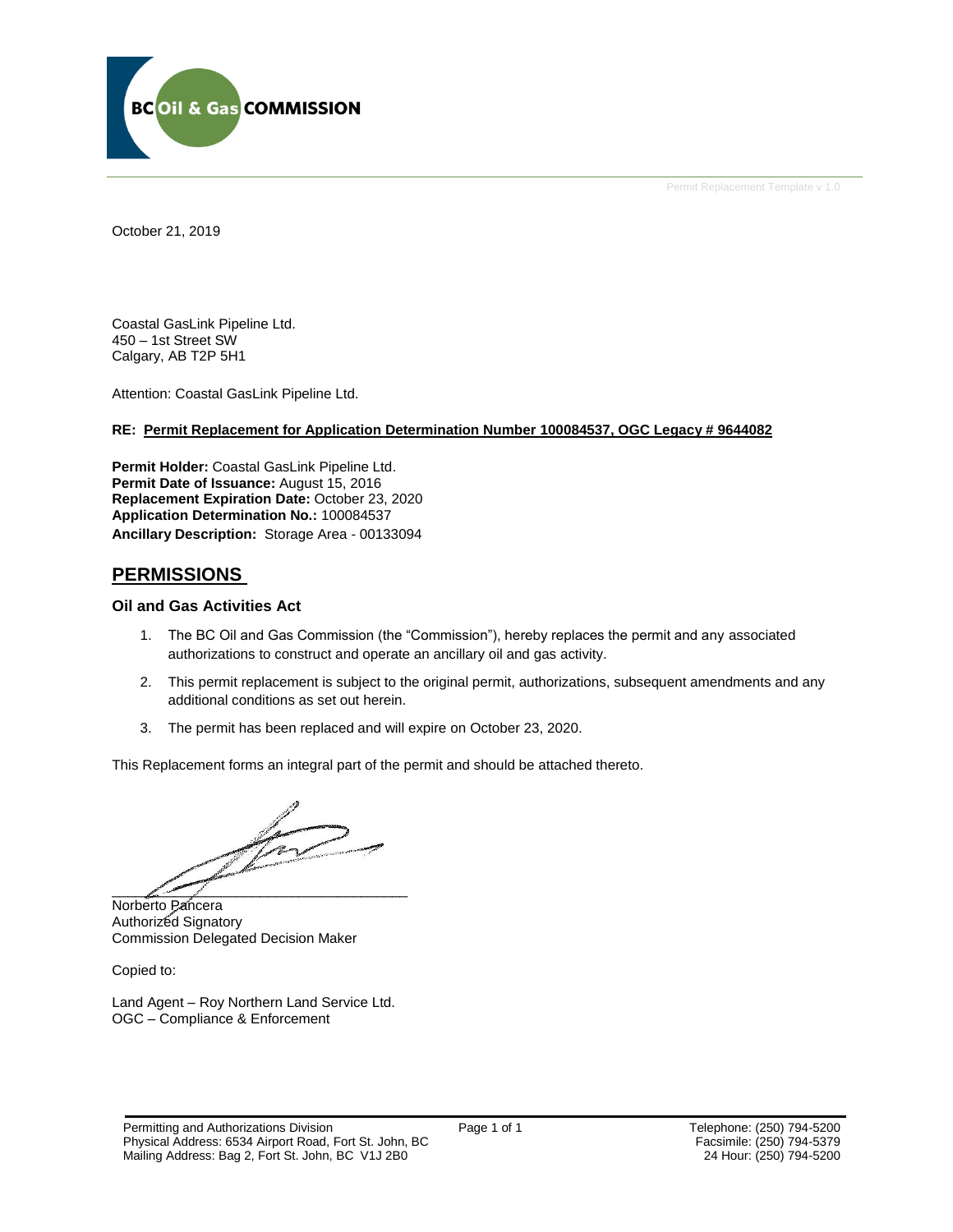

Permit Replacement Template v 1.0

July 31, 2019

Coastal GasLink Pipeline Ltd. 450 – 1st Street SW Calgary, AB T2P 5H1

Attention: Coastal GasLink Pipeline Ltd.

## **RE: Permit Replacement for Application Determination Number 100084537, OGC Legacy # 9644082**

**Permit Holder:** Coastal GasLink Pipeline Ltd. Permit Date of Issuance: August 15, 2016 **Replacement Date of Issuance:** July 31, 2019 **Replacement Expiration Date:** October 23, 2019 **Application Determination No.:** 100084537 **Ancillary Description:** Storage Area - 00133094

## **PERMISSIONS**

## **Oil and Gas Activities Act**

- 1. The BC Oil and Gas Commission (the "Commission"), hereby replaces the permit and any associated authorizations to construct and operate an ancillary oil and gas activity.
- 2. This permit replacement is subject to the original permit, authorizations, subsequent amendments and any additional conditions as set out herein.
- 3. The permit has been replaced and will expire on October 23, 2019.

This Replacement forms an integral part of the permit and should be attached thereto.

\_\_\_\_\_\_\_\_\_\_\_\_\_\_\_\_\_\_\_\_\_\_\_\_\_\_\_\_\_\_\_\_\_\_\_\_\_\_ Tarilee Rauscher Authorized Signatory Commission Delegated Decision Maker

Copied to:

Land Agent – Roy Northern Land Service Ltd. OGC – Compliance & Enforcement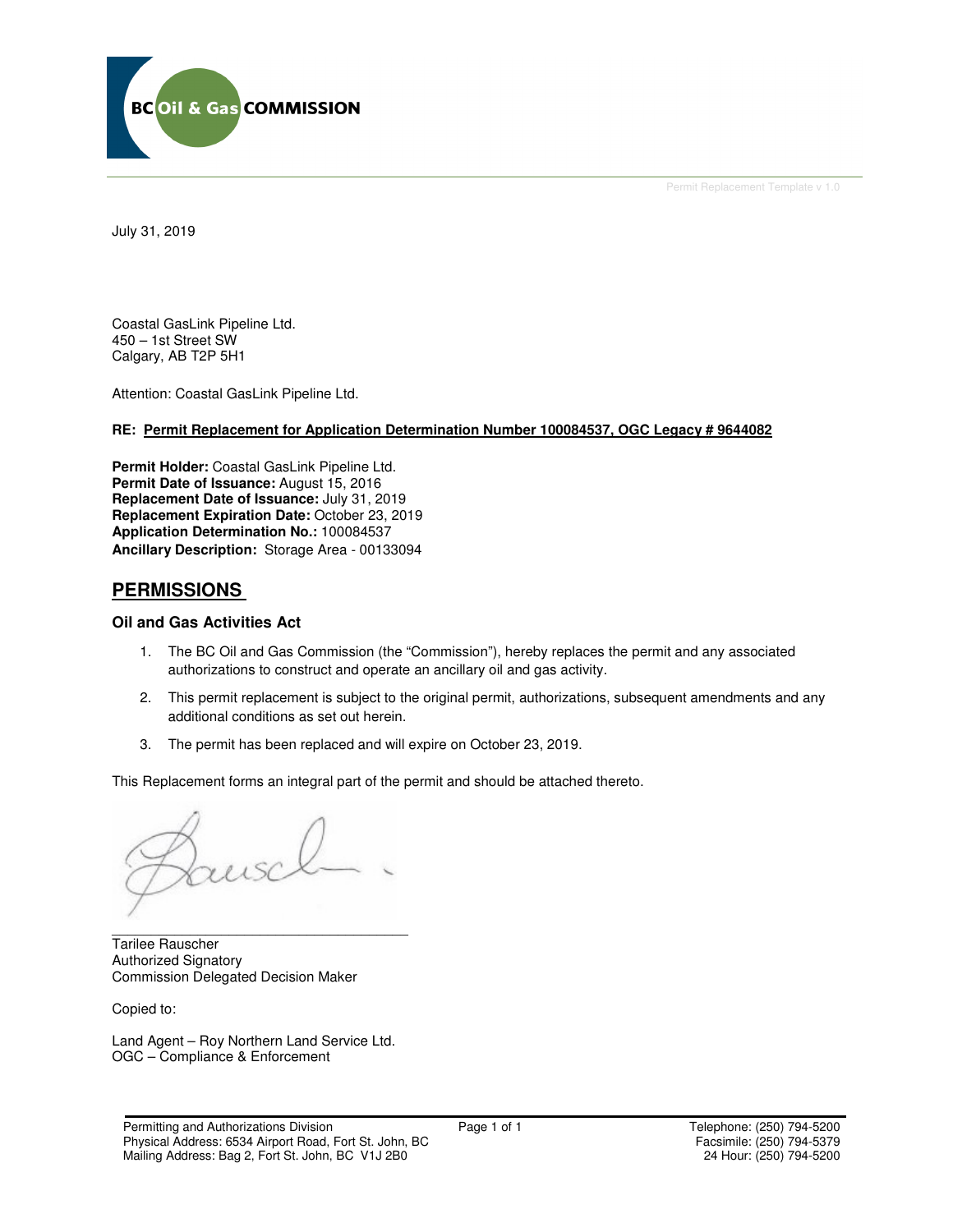

Non OGAA v 4.0

August 2, 2018

Coastal GasLink Pipeline Ltd. 450 – 1st Street SW Calgary, AB T2P 5H1

Attention: Coastal GasLink Pipeline Ltd.

## **RE: Permit Replacement for Application Determination Number 100084537, OGC Legacy #9644082**

**Permit Holder:** Coastal GasLink Pipeline Ltd. Permit Date of Issuance: August 15, 2016 **Replacement Date of Issuance:** August 2, 2018 **Replacement Expiration Date:** August 15, 2019 **Application Determination No.:** 100084537

# **GENERAL PERMISSIONS, AUTHORIZATIONS and CONDITIONS**

- 1. The BC Oil and Gas Commission (the "Commission"), hereby replaces the permit and any associated authorizations to construct and operate an ancillary oil and gas activity.
- 2. This permit replacement is subject to the conditions of the original permit, authorizations, subsequent amendments, corrections, and any additional conditions as set out herein.
- 3. The permit has been replaced for **1 year** and will expire on **August 15, 2019**.

## **Petroleum and Natural Gas Act**

4. Pursuant to Section 138(1) of the Petroleum and Natural Gas Act, the permit holder is authorized to enter, occupy and use any unoccupied Crown land located within the operating area to carry out the associated oil and gas activity authorized under this permit.

# **CONDITIONS**

- 5. The rights granted by this authorization are subject to all subsisting grants to or rights of any person made or acquired under the *Coal Act, Forest Act, Land Act, Mineral Tenure Act, Petroleum and Natural Gas Act, Range Act, Water Sustainability Act* or *Wildlife Act*, or any extension or renewal of the same.
- 6. The Permit holder must not assign or sublicense this permit or permit any person to use or occupy the land, other than its employees, contractors, or representatives, without the Commission's written consent.
- 7. The Permit Holder must ensure that the area is maintained in a condition so as to minimize hazards, including but not limited to hazards associated with storage of materials and equipment.
- 8. The Permit Holder must ensure that the area is free of garbage, debris and unused equipment.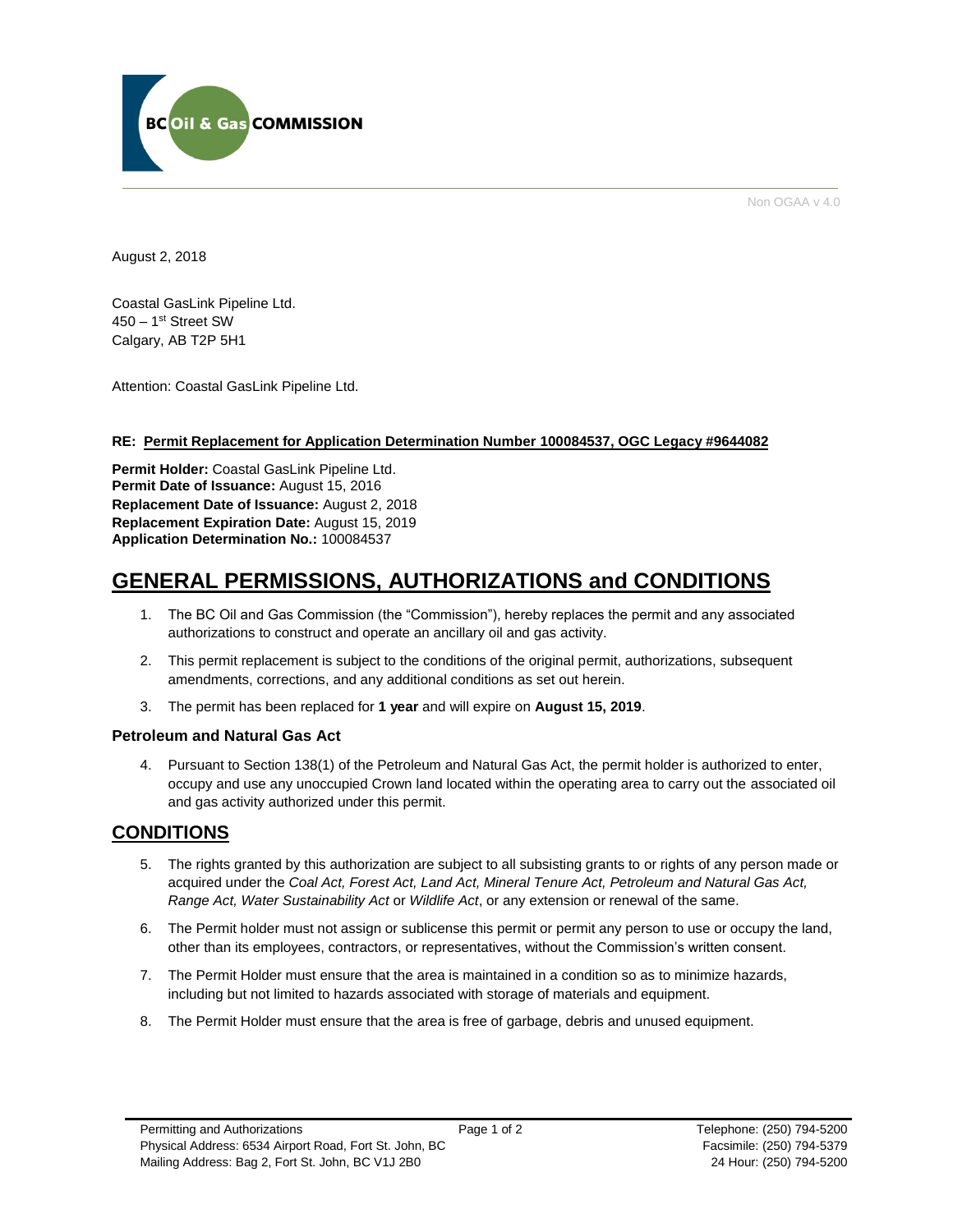Application Determination number: 100084537 Date Issued: August 2, 2018

\_\_\_\_\_\_\_\_\_\_\_\_\_\_\_\_\_\_\_\_\_\_\_\_\_\_\_\_\_\_\_\_\_\_\_\_\_\_

Jacqueline Bourke Authorized Signatory Commission Delegated Decision Maker

cc: Land Agent – Roy Northern Land Service Ltd. OGC, Compliance and enforcement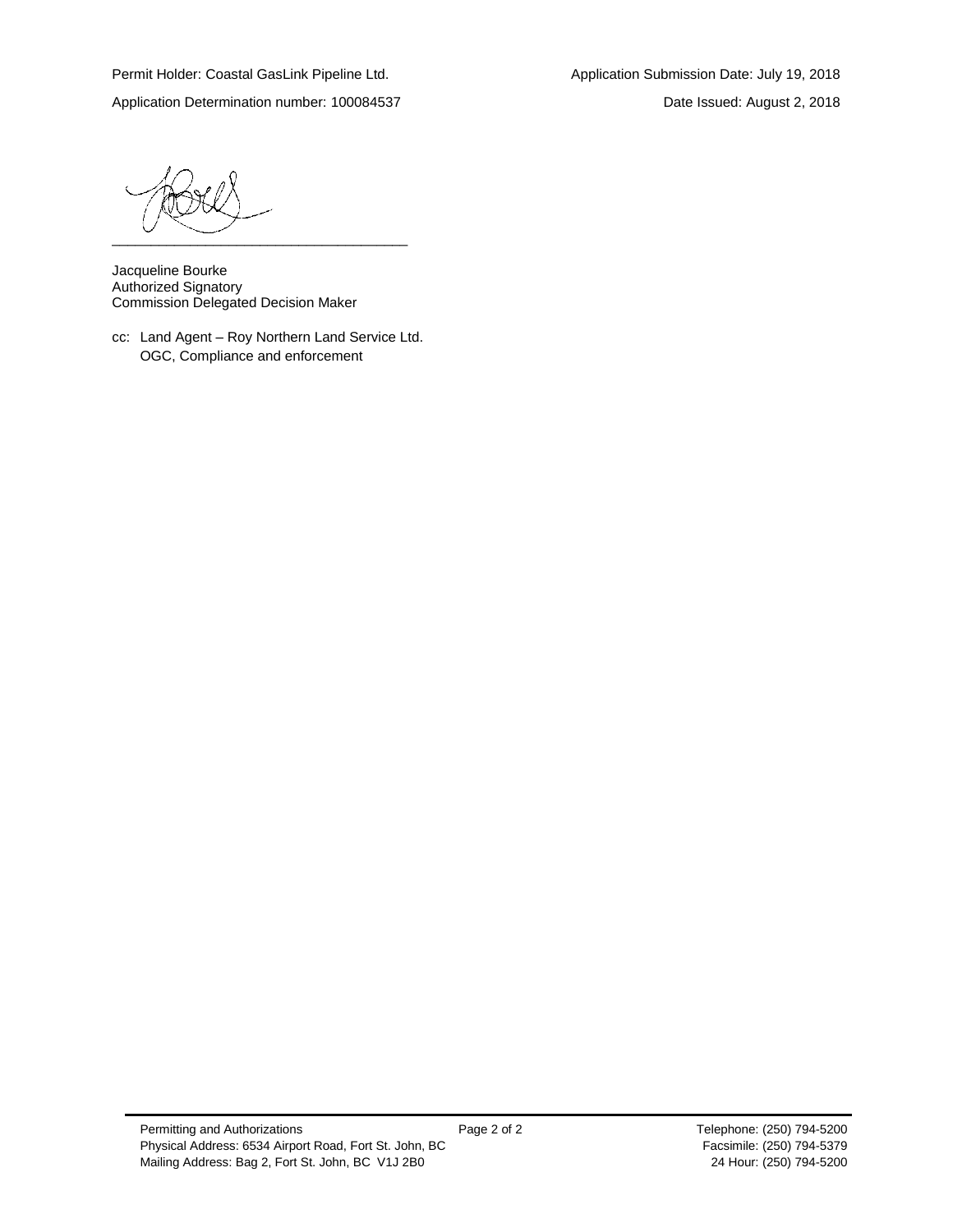

August 15, 2016

Coastal GasLink Pipeline Ltd. 450 - 1<sup>st</sup> Street SW Calgary, Alberta T2P 5H1;

Attention: Katherine Sheriff

#### RE: Storage Permit within Unit 71, Block F, Group 93-K-1 and Rem Sec 26, Tp 18, R5C

Date of Issuance: August 15, 2016 Commission No.: 9644082

#### PERMISSIONS

#### *Petroleum and Natural Gas Act*

- 1. Pursuant to section 138(1) of the *Petroleum and Natural Gas Act,* the permit holder is permitted to enter, occupy, and use any unoccupied Crown land located within the areas described in the attached construction plan, Document No: CGW4703-MCSL-G-MP-540, revision 0, dated December 18, 2015 (the "construction plan"), by McElhanney Geomatics as submitted to the Commission in the permit application dated February 17, 2016 to construct and operate a related activity for the purposes of carrying out oil and gas activities as defined in the *Oil and Gas Activities Act* (hereinafter referenced together as the "operating area"), subject to the conditions set out below.
	- (1) The permission to occupy and use Crown land expires two years from the date of issuance, unless the Commission has received notice of construction start, or this permit is otherwise extended, suspended, cancelled, surrendered or declared spent.
	- (2) The permission to occupy and use Crown land does not entitle the permit holder to exclusive possession of the operating area.
	- (3) The total disturbance within the operating area must not exceed 2.71 ha.

#### AUTHORIZATIONS

#### *Forest Act*

- 2. Pursuant to section 47.4 of the *Forest Act,* the permit holder is authorized to remove Crown timber from the operating area under Cutting Permit No. 8 under Master Licence to Cut number M02342.
- 3. This Cutting Permit is deemed spent upon the submission of the post-construction plan or upon either the cancellation or the expiry of the activities authorized by this permit.

#### CONDITIONS

#### Notification: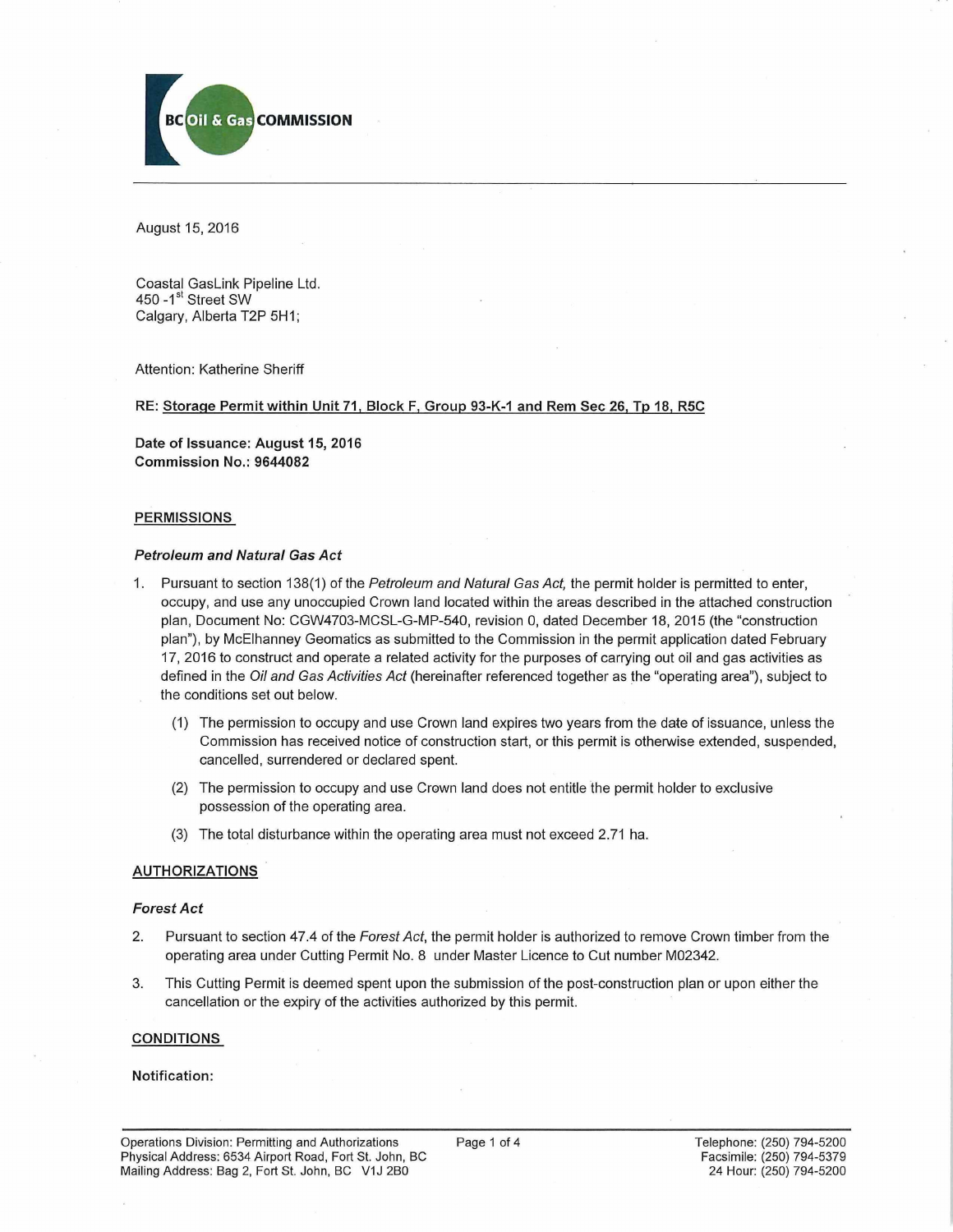- 4. A notice of construction start must be submitted to the Commission a minimum of 48 hours prior to the commencement of activities under this permit. Notification must be sent via [OGC.ExternalNotifications@bcogc.ca](mailto:OGC.ExternalNotifications@bcogc.ca).
- 5. Within 60 days of the completion of construction activities under this permit, the permit holder must submit to the Commission a post-construction plan as a shapefile and PDF plan accurately identifying the location of the total area actually disturbed under this permit. The shapefile and plan must be submitted via eSubmission.
- 6. The permit holder must notify Carrier Sekani Tribal Council a minimum of five (5) days prior to commencing any construction activities under this permit.
- 7. The permit holder must notify Nak'azdli Band a minimum of five (5) days prior to commencing any construction activities under this permit.
- 8. The permit holder must notify Nadleh Whut'en First Nation a minimum of five (5) days prior to commencing any construction activities under this permit.
- 9. The permit holder must notify the Saik'uz First Nation a minimum of five (5) days prior to commencement of activities.
- 10. The permit holder must notify Yekooche First Nation a minimum of five (5) days prior to commencing any construction activities under this permit.

#### **General:**

- 11. The rights granted by this permit in relation to unoccupied Crown land are subject to all subsisting grants to or rights of any person made or acquired under the *Coal Act, Forest Act, Land Act, Mineral Tenure Act, Petroleum and Natural Gas Act, Range Act, Water Sustainability Act* or *Wildlife Act,* or any extension or renewal of the same.
- 12. The permit holder must not assign, sublicense or transfer this permit or permit any person to use or occupy Crown land, other than its employees, contractors, or representatives, without the Commission's written consent.
- 13. The permit holder must ensure that any Crown land within the operating area is maintained in a condition so as to minimize hazards, including but not limited to hazards associated with storage of materials and equipment.
- 14. The permit holder must ensure that any Crown land within the operating area is free of garbage, debris and unused equipment.

#### **Environmental:**

- 15. Following completion of the construction activities authorized under this authorization the permit holder must, as soon as practicable,
	- (1) decompact any soils compacted by the activity;
	- (2) if natural surface drainage pattern was altered by the carrying out of the activity, the permit holder must restore, to the extent practicable, to the drainage pattern and its condition before the alteration; and
	- (3) ensure re-vegetation of any exposed soil on the operating area including, where necessary, using seed or vegetative propagules of an ecologically suitable species that
		- (a) promote the restoration of the wildlife habitat that existed on the operating area before the oil and gas activity was begun, and
		- (b) stabilize the soil if it is highly susceptible to erosion.
- 16. Following completion of the activities permitted under this permit, any surface soils removed from the operating area must be redistributed so that the soil structure is restored, to the extent practicable, to its condition before the activity was begun.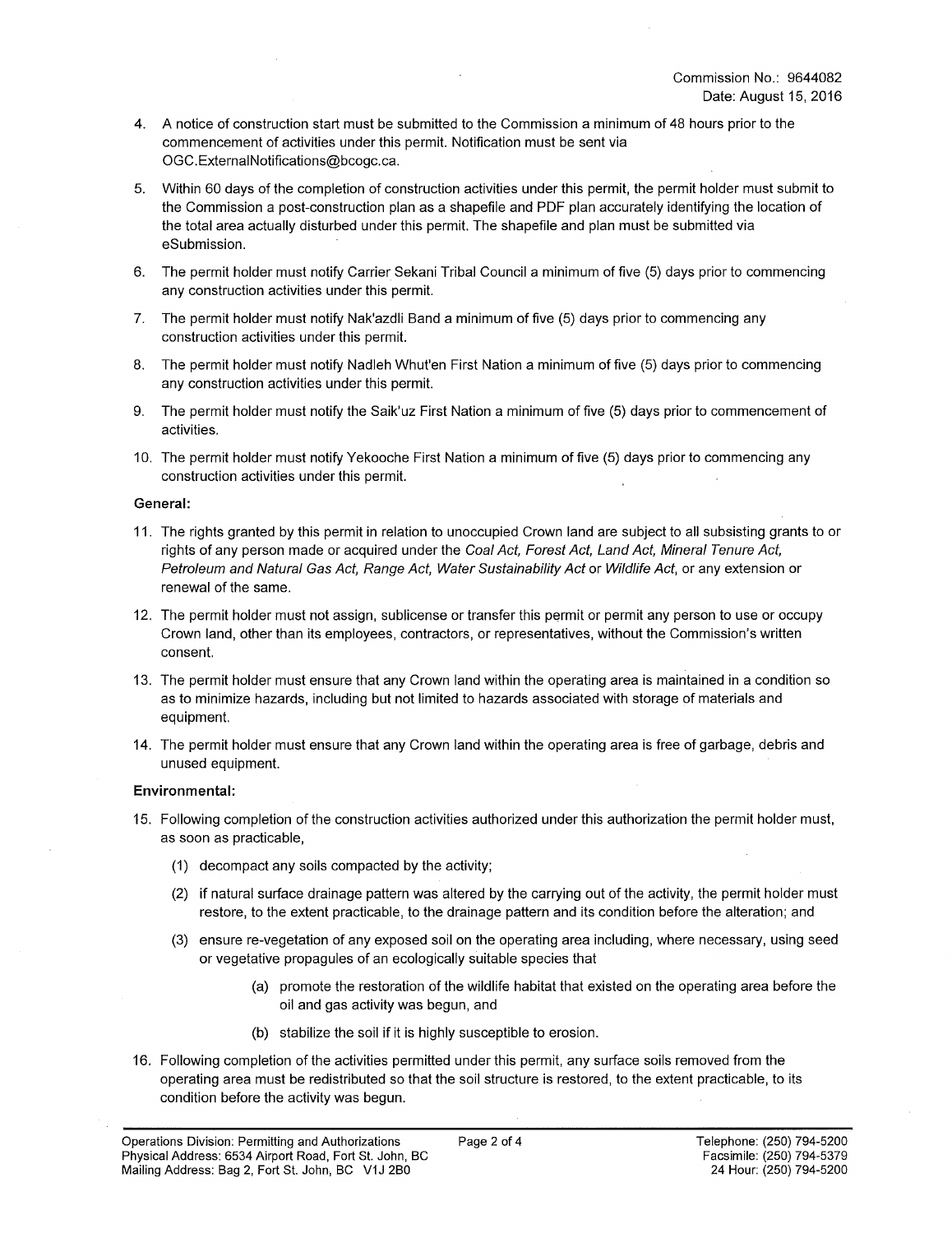#### **Clearing:**

- 17. All harvested Crown timber must be marked with Timber Mark Number MTB 793.
- 18. Cutting Permit No. 8 does not grant the permit holder the exclusive right to harvest Crown timber from the operating area. Authority to harvest some or all of the timber may be granted to other persons. The permit holder's right to harvest timber applies to any timber found on the operating area at the time they undertake harvesting activities.
- 19. Stumpage for Cutting Permit No. 8 will be calculated in accordance with the Interior Appraisal Manual as amended from time to time.
- 20. The Interior merchantability specifications and monetary waste billing requirements in the Provincial Logging Residue and Waste Measurement Procedures Manual that are in effect upon issuance of this authorization apply to any waste assessments required under Master License to Cut M02342.
- 21. The holder of Cutting Permit No. 8 must pay to the government, stumpage and any waste billing determined in accordance with the terms of this authorization.
- 22. The permit holder is authorized to fell any trees located on Crown land within 1.5 tree lengths of the operating area that are considered to be a safety hazard according to *Workers Compensation Act* regulations and must be felled in order to eliminate the hazard. Trees or portions of these trees that can be accessed from the operating area without causing damage to standing timber may be harvested.

#### **Archaeology:**

- 23. An AIA report must be submitted to the Commission as soon as practicable.
- 24. If artifacts, features, materials or things protected under section 13(2) of the Heritage Conservation Act are identified the permit holder must, unless the permit holder holds a permit under section 12 of the Heritage Conservation Act issued by the Commission in respect of that artifact, feature, material or thing:
	- a. immediately cease all work in the vicinity of the artifacts, features, materials or things;
	- b. immediately notify the Commission
	- c. refrain from resuming work in the vicinity of the artifacts, features, materials or things except in accordance with an appropriate mitigation plan that has been prepared in accordance with the Heritage Conservation Act and approved by the Archaeology Branch of the Ministry of Forests, Lands and Natural Resource Operations.

#### **ADVISORY GUIDANCE**

- 1. Appropriate tenure will be issued upon acceptance of the post-construction plan. Submission of the original application and submission of the post-construction plan is considered an application for all subsequent applicable *Land Act* tenures. Upon the Commission's acceptance of the post-construction plan no further applications for replacement tenure are required.
- 2. Unless a condition or its context suggests otherwise, terms used in this authorization have the same meaning as the Environmental Protection and Management Regulation under the *Oil and Gas Activities Act.*

The attached plan(s) forms an integral part of this permit.